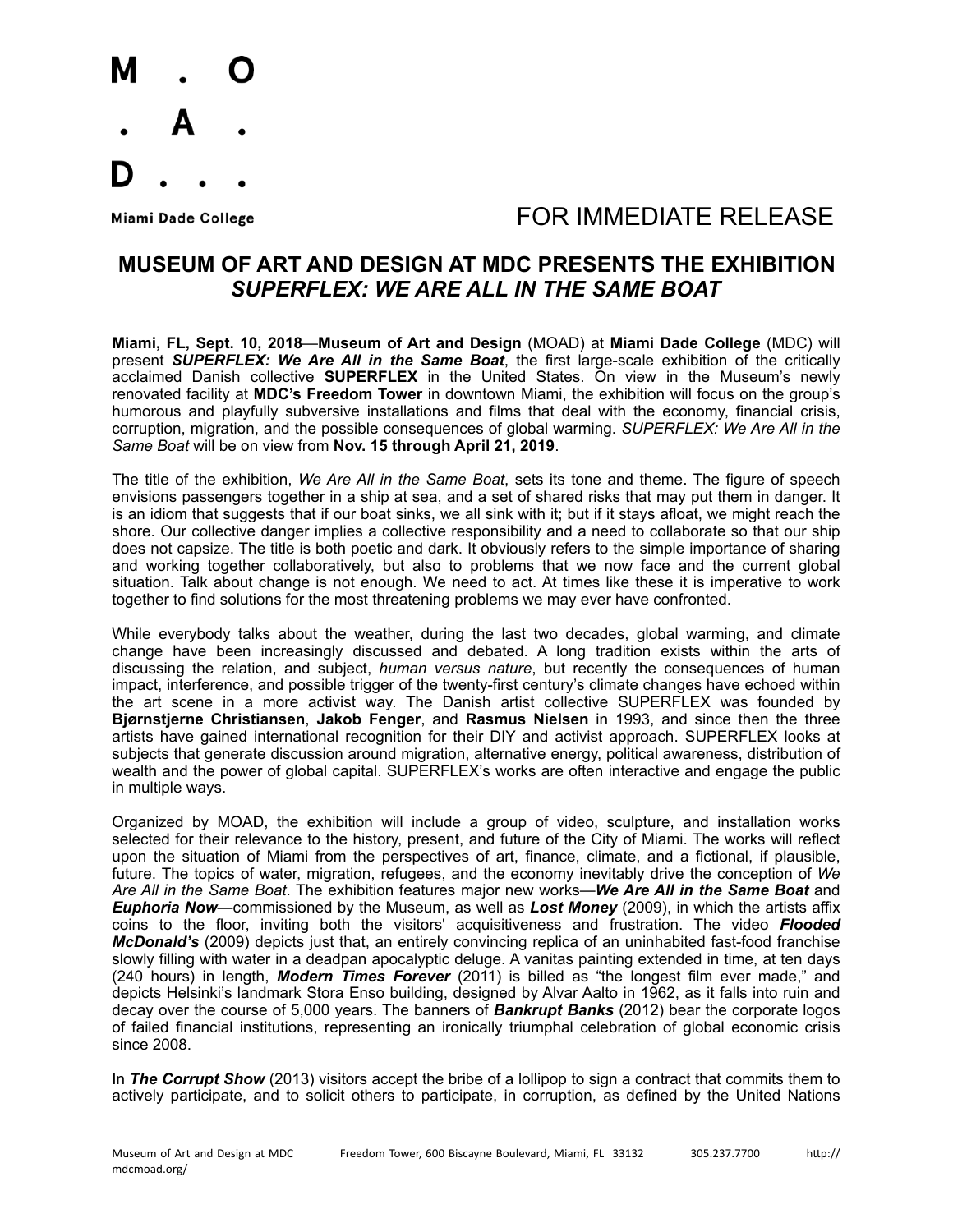

## Miami Dade College The College College College The College The Second FOR IMMEDIATE RELEASE

Convention against Corruption. Hung on the wall, the signed contracts implicate the artists, the viewers, the museum, and the exhibition itself in public corruption, forgery, bribery, and embezzlement, which threaten the stability and security of society; undermine the institutions and values of democracy, ethics, and justice; and jeopardize sustainable development and the rule of law. The film *Kwassa Kwassa* (2015) follows a group of fishing boat builders on the island of Anjouan, part of the Comoro Islands, off Africa's southeastern coast. From there, fiberglass boats carry hopeful migrants seventy kilometers to Mayotte, a French territory that is the outermost region of the European Union. Yet more than 10,000 people have died making the dangerous journey.

The exhibition will also include the American premiere of SUPERFLEX's newest film, *Western Rampart*  (2018). Named after the Vestvolden, the last historical fortifications constructed to protect the city of Copenhagen, the work obliquely considers borders and migration through a conversation between a wall and of a giant anthropomorphic mushroom.

SUPERFLEX is known for its interest in unifying urban spaces and commenting on society with authenticity through art. The artists describe their practice as the provision of "tools" that affect or influence a social or economic context. Previous projects include paying visitors to enter their exhibition; the development and marketing of a new beverage, Free Beer; and the production of a self-sufficient, portable biogas unit to provide energy for a family. The group's projects are often rooted in their particular local contexts and invite visitors' participation. SUPERFLEX works outside traditional art contexts, collaborating with designers, engineers, businesses, and marketers on projects that have the potential for social or economic change. SUPERFLEX has worked with community groups, NGOs, and large architectural companies such as Bjarke Ingels Group (BIG) to realize their projects. They remain difficult to pigeonhole yet continue to innovate in their approach to current issues.

The members of SUPERFLEX have used their position as artists to pose questions of political, economic, and environmental behavior and responsibility. Through their work with contracts and instructions, SUPERFLEX has examined how we interact in public space. The group has looked at how small changes within language can break daily patterns and routines; small linguistic "obstructions" enable us to act and think differently in social situations in daily life. The topics of workers' rights, copyrights, human rights, and environmental rights are real, they are global, and they are important; by twisting them slightly from their original context SUPERFLEX playfully manages to create conversations around these pressing issues.

*SUPERFLEX: We Are All in the Same Boat* is curated by **Jacob Fabricius**, Artistic Director of Kunsthal Aarhus. An accompanying catalogue to be published jointly by MOAD and Hatje Cantz will reflect the exhibition's topics. Contributing writers will reflect on how climate change, migration, and unequal distribution of wealth will influence the future of Miami. An introduction by Fabricius will be followed by essays about the consequences of flooding, specifically the influence of water rising in Miami, by **Stephanie Wakefield** and **Gean Moreno**; about the economy, corruption, money laundering, and the consequences of a destabilized financial system influenced by corruption by **George Yudice**; and a fictional text about water, flooding, and the future of Miami by science-fiction writer **Mark von Schlegell**.